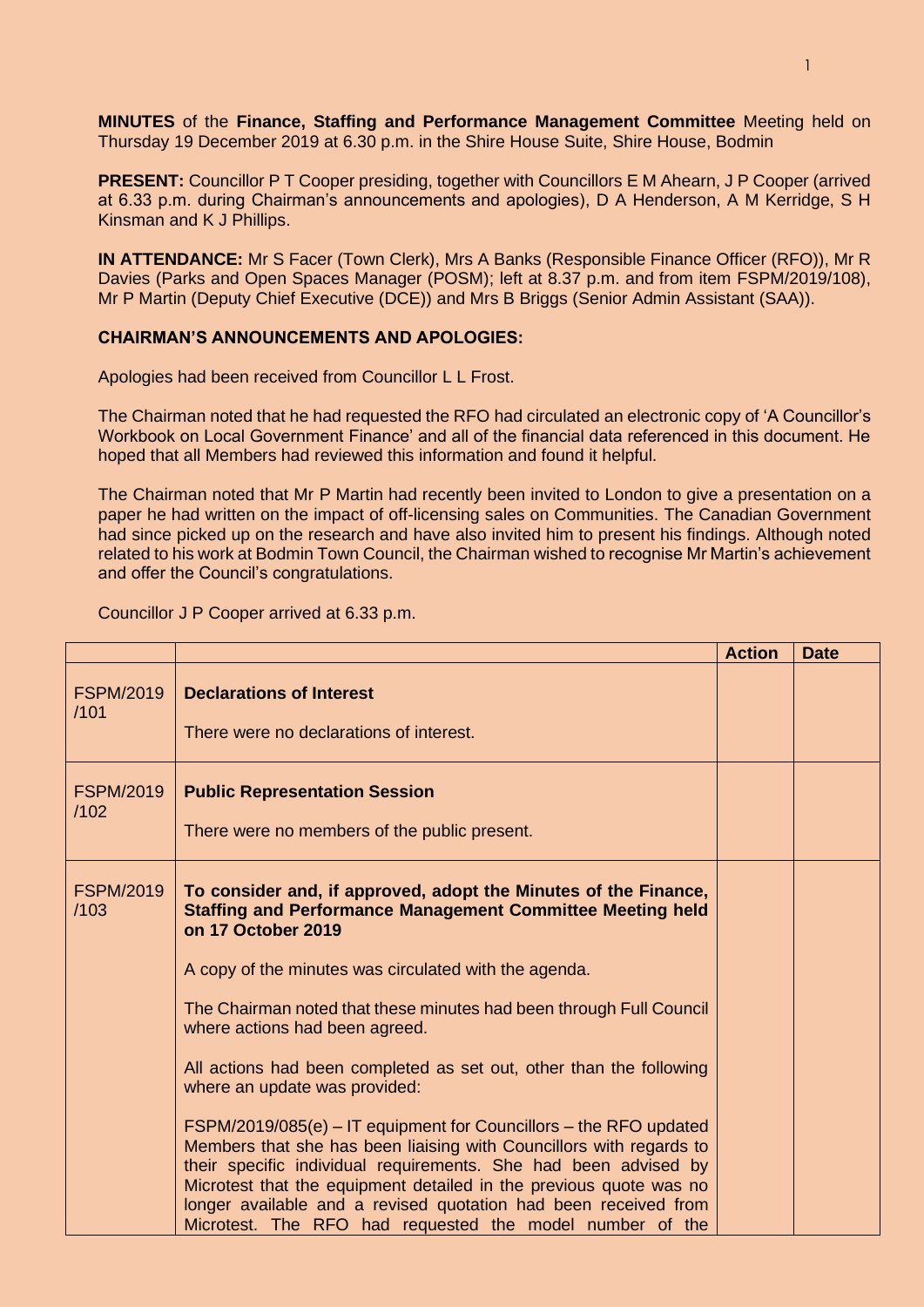|                          | equipment in the revised quote to allow her to source three quotes.<br>She was awaiting this information from Microtest.<br>The RFO also confirmed that Microtest have indicated they would be<br>able to provide an evening training session for Members on their new<br>equipment.<br>$FSPM/20190/087$ - Three-year budget plan - it was noted that there<br>was a document related to this item later on the agenda (minute ref<br>FSPM/2019/104(b) refers).<br>The Minutes of the Finance, Staffing and Performance Management<br>Committee Meeting held on 17 October 2019 were approved and<br>passed for signing.                                                                                                                                                                                                                                                                                                                                                                                                                                                                                                                                                                                                                                                                                                                                                                                                                                                                                                                                                                                                                                                                                                                                                                                                                                        |  |
|--------------------------|-----------------------------------------------------------------------------------------------------------------------------------------------------------------------------------------------------------------------------------------------------------------------------------------------------------------------------------------------------------------------------------------------------------------------------------------------------------------------------------------------------------------------------------------------------------------------------------------------------------------------------------------------------------------------------------------------------------------------------------------------------------------------------------------------------------------------------------------------------------------------------------------------------------------------------------------------------------------------------------------------------------------------------------------------------------------------------------------------------------------------------------------------------------------------------------------------------------------------------------------------------------------------------------------------------------------------------------------------------------------------------------------------------------------------------------------------------------------------------------------------------------------------------------------------------------------------------------------------------------------------------------------------------------------------------------------------------------------------------------------------------------------------------------------------------------------------------------------------------------------|--|
| <b>FSPM/2019</b><br>/104 | <b>Update on BTC Key Objectives, to include:</b><br>a) Update on current Key Objectives (to be discussed under item<br>17(a)<br>It was noted that this item would be discussed later on the agenda<br>(minute ref FSPM/2019/116(a) refers).<br>b) 2020-21 Aims and Objectives - to note Policy Committee<br>recommendation to Full Council (minute ref POL/2019/050<br>refers);<br>A copy spreadsheet was circulated with the agenda.<br>The Town Clerk noted that this spreadsheet had been produced by<br>staff following the Policy Committee meeting held on 5 December to<br>reflect the outcome of the discussions at that meeting.<br>Councillor J P Cooper commented that, having been at the Policy<br>Committee meeting where this matter was discussed, he did not feel<br>that the discussion had done justice to the item and he felt that this<br>was in a rush to complete the meeting. He also felt that this document<br>did not encapsulate all the objectives of the Council going forward and<br>should not be adopted. Other Members agreed with this position.<br>The Chairman commented that his proposed Community Toilet<br>Scheme was not included on this list, and that the Neighbourhood Plan<br>was also missing.<br>It was noted that the Neighbourhood Plan was a current objective and<br>that the list should reflect the fact this was to be carried forward.<br>The RFO noted that some of the proposed objectives were paper<br>based exercises which staff would carry out as part of their day-to-day<br>work and were not required to be on this list. She commented that the<br>purpose of this exercise was to assist in preparing the three-year<br>budget. In order to do this, she needed to know what the Council would<br>like to achieve in terms of where they wished to allocate money to<br>future projects. |  |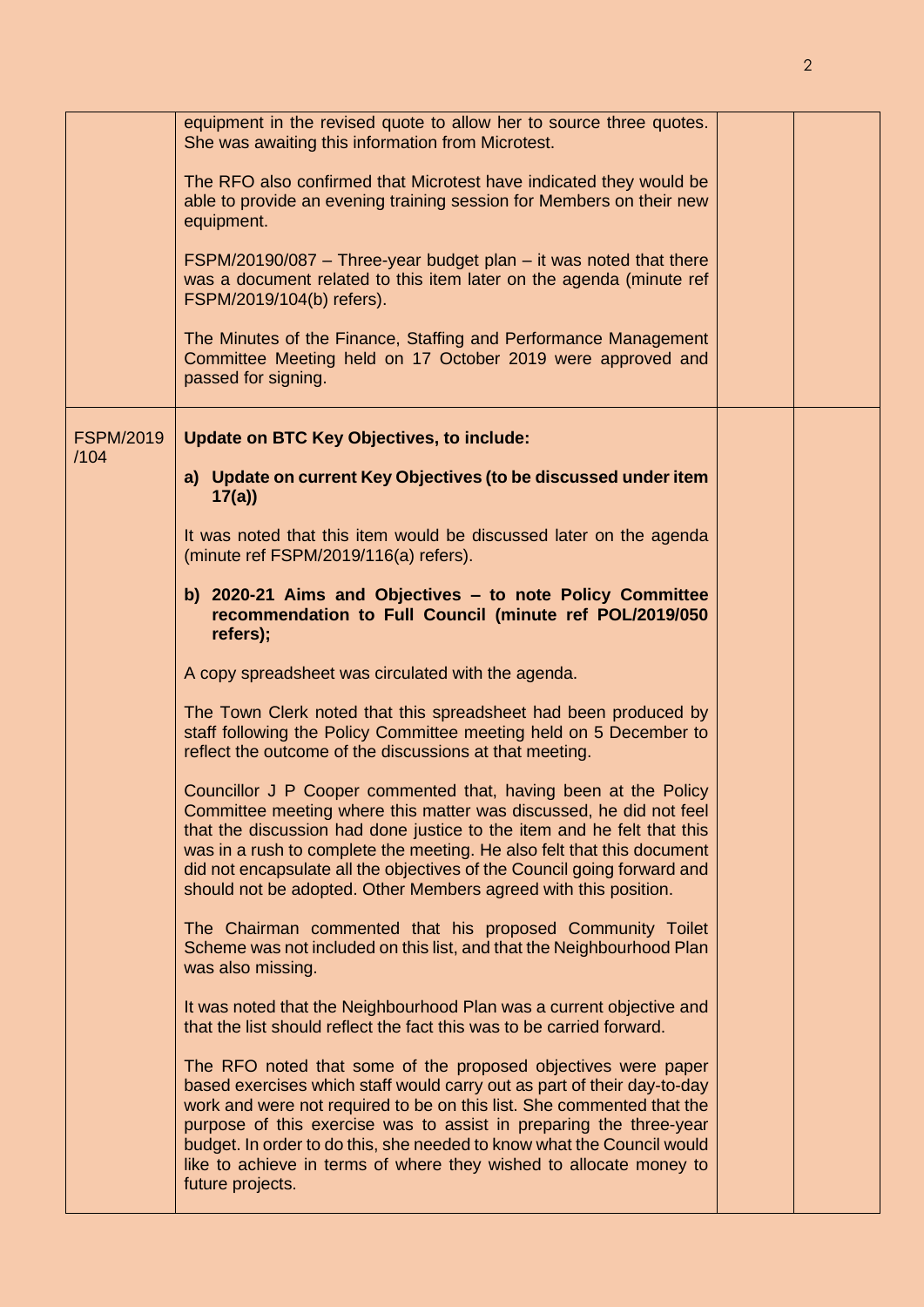|                          | There followed some discussion about the format of the new set of<br>objectives, with some Members expressing concerns about how many<br>objectives could realistically be agreed and that resources in terms of<br>money and staff time required consideration.                                                                                                                                                                                                                                                                                                                     |  |
|--------------------------|--------------------------------------------------------------------------------------------------------------------------------------------------------------------------------------------------------------------------------------------------------------------------------------------------------------------------------------------------------------------------------------------------------------------------------------------------------------------------------------------------------------------------------------------------------------------------------------|--|
|                          | The Town Clerk suggested that, since a meeting to discuss the<br>objectives prior to the 5 December Policy Committee meeting had not<br>taken place as planned, it might be prudent to look at budgeting for the<br>upcoming year in the first instance in order that the RFO was able to<br>accurately reflect budgetary requirements in the budget to be<br>presented at the FS&PM Budgets meeting to be held on 2 January<br>2020 and that Members might want to further consider agreeing the<br>new set of aims and objectives to be built into the budget for future<br>years. |  |
|                          | The RFO suggested the possibility of agreeing a provisional sum in<br>consideration of years 2 and 3 of the budget, could be adjusted and<br>allocated accordingly at a later date. This would allow for Members to<br>focus on the precept for the forthcoming budget year.                                                                                                                                                                                                                                                                                                         |  |
|                          | Councillor J P Cooper suggested that the objectives be carried forward<br>in the same headline format as was used last year, including all current<br>objectives which were still in progress, and with completed objectives<br>being overwritten by new ones.                                                                                                                                                                                                                                                                                                                       |  |
|                          | The Town Clerk noted that the approach of some councils was to<br>agree an acceptable precept increase, for example 3%, and work<br>within that sum in terms of allocation of funds. Members considered<br>that this might be a good approach and noted the importance of<br>keeping the precept rise minimal for the community.                                                                                                                                                                                                                                                     |  |
|                          | Following discussion, it was AGREED to RECOMMEND not adopting<br>the objective document in its entirety.                                                                                                                                                                                                                                                                                                                                                                                                                                                                             |  |
|                          | Instead, it was AGREED to RECOMMEND that items be selected from<br>this list as appropriate with the overriding factor being constraint of the<br>precept increase.                                                                                                                                                                                                                                                                                                                                                                                                                  |  |
|                          | It was further AGREED to RECOMMEND that the desired precept rise<br>for the 2020-21 budget should be limited to 3% if possible.                                                                                                                                                                                                                                                                                                                                                                                                                                                      |  |
| <b>FSPM/2019</b><br>/105 | <b>Budget information, to include:</b>                                                                                                                                                                                                                                                                                                                                                                                                                                                                                                                                               |  |
|                          | a) Year to date budget summary to 30 November 2019 - RFO to<br>report on variances                                                                                                                                                                                                                                                                                                                                                                                                                                                                                                   |  |
|                          | A copy of the budget summary was circulated with the agenda.                                                                                                                                                                                                                                                                                                                                                                                                                                                                                                                         |  |
|                          | The RFO noted that, as agreed during the Special Council meeting<br>held on 17 December 2019, (minute ref C/2019/328 refers) the budget<br>had been presented in a new format reflecting the new committee<br>structure.                                                                                                                                                                                                                                                                                                                                                             |  |
|                          | Members queried the breakdown of costs in relation to line 131 -<br>Priory Park. The RFO noted that this information had previously been                                                                                                                                                                                                                                                                                                                                                                                                                                             |  |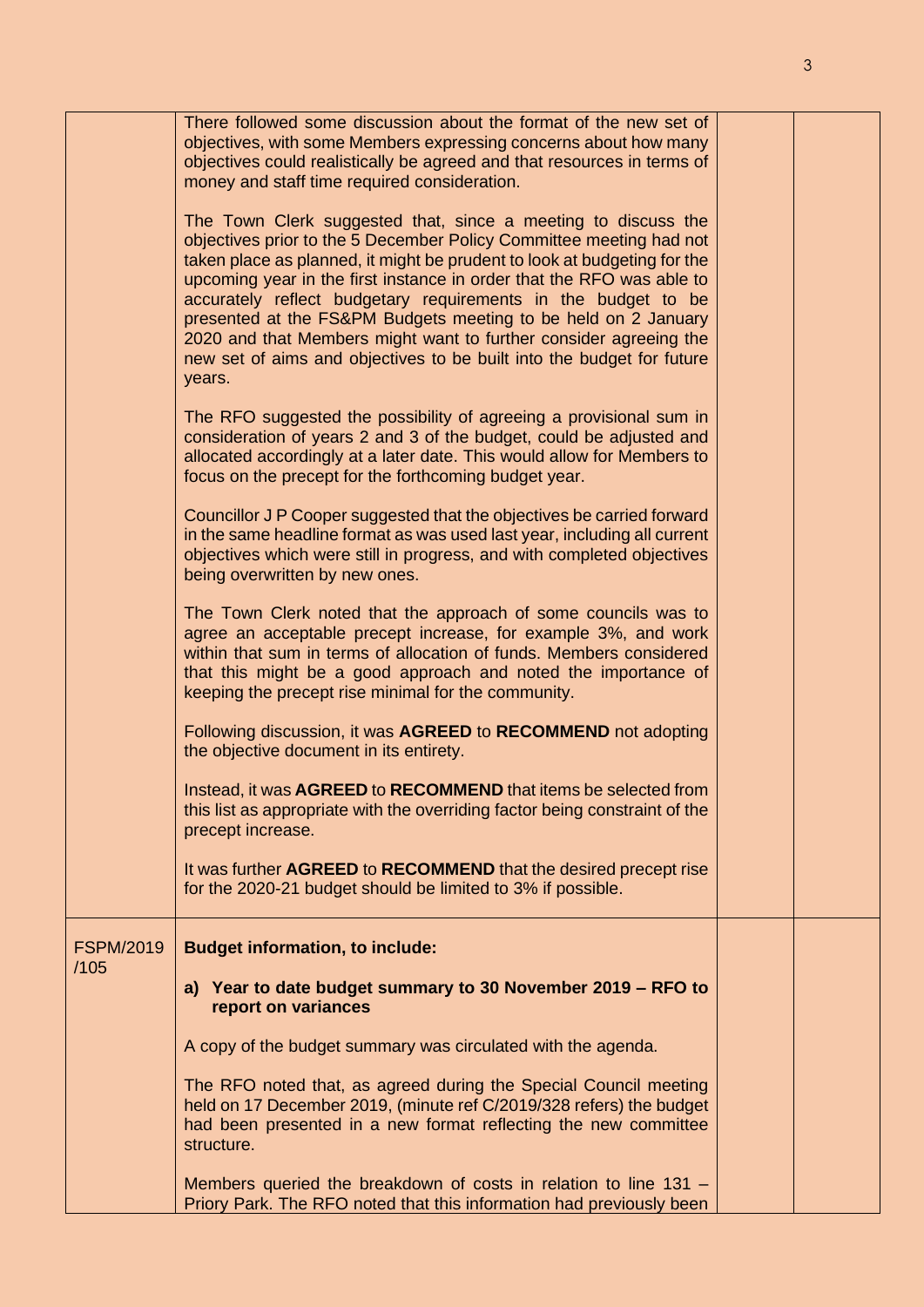| emailed out to all Members but that she would follow up on this the<br>following day.                                                                                                                                                                                                                                                                                                                                                                                                                                                                                                                                                          |  |
|------------------------------------------------------------------------------------------------------------------------------------------------------------------------------------------------------------------------------------------------------------------------------------------------------------------------------------------------------------------------------------------------------------------------------------------------------------------------------------------------------------------------------------------------------------------------------------------------------------------------------------------------|--|
| There then followed discussion relating to Member expenses. The<br>RFO explained that these do not get paid until year-end and any<br>underspend was kept in reserves to cover replacement IT devices or<br>other unexpected expenditure.                                                                                                                                                                                                                                                                                                                                                                                                      |  |
| This document was noted.                                                                                                                                                                                                                                                                                                                                                                                                                                                                                                                                                                                                                       |  |
| b) Project budget updates                                                                                                                                                                                                                                                                                                                                                                                                                                                                                                                                                                                                                      |  |
| A copy of the budget update was circulated with the agenda.                                                                                                                                                                                                                                                                                                                                                                                                                                                                                                                                                                                    |  |
| The RFO noted that this list was accurate up to the end of November<br>2019 as was as set out.                                                                                                                                                                                                                                                                                                                                                                                                                                                                                                                                                 |  |
| The Chairman commented that the staff review looked to come in<br>under budget and noted that the excess funding could be used for<br>future IT, Risk Management and Health and Safety reviews.                                                                                                                                                                                                                                                                                                                                                                                                                                                |  |
| This document was noted.                                                                                                                                                                                                                                                                                                                                                                                                                                                                                                                                                                                                                       |  |
| c) Reserves                                                                                                                                                                                                                                                                                                                                                                                                                                                                                                                                                                                                                                    |  |
| A copy of the Earmarked Reserves was circulated with the agenda.                                                                                                                                                                                                                                                                                                                                                                                                                                                                                                                                                                               |  |
| The RFO noted that this list had not changed since it's last circulation<br>to members and was as set out.                                                                                                                                                                                                                                                                                                                                                                                                                                                                                                                                     |  |
| There then followed a lengthy discussion regarding the possibility of<br>BTC discharging responsibility of a new cemetery to Cornwall Council<br>and ceasing management of burial services once the current cemetery<br>was full and required closure for new interments.                                                                                                                                                                                                                                                                                                                                                                      |  |
| Some Members felt that Cornwall Council were offering this service in<br>other towns/parishes and Bodmin should expect the same. Other<br>Members felt that the provision of cemetery services was historical,<br>that Cornwall Council were unlikely to look to take on this<br>responsibility, and that it was important to retain money in the budget<br>to take this project forward as an essential provision to residents. It<br>was also noted that the aim of Cornwall Council was that all their<br>current cemetery sites was to run on a cost-neutral basis.                                                                        |  |
| The Town Clerk commented that in had previously been reported to<br>Council that Cornwall Council had agreed to transfer the land at a<br>nominal fee and that testing of the land was due to commence, as<br>agreed by Full Council on 21 November 2019 (minute ref C/2019/294<br>refers). The tenant on this site had been notified and would retain<br>grazing rights. As previously reported, a year would be required in<br>order to test the land in all seasons and it was important that this work<br>progress in order that a new cemetery site be in place prior to the<br>closure of the current cemetery when it reached capacity. |  |
| The Town Clerk noted that there was some difference of opinion as to<br>whether cemetery provision was a legal responsibility of BTC. He<br>noted that BTC were currently a burial authority and that any future                                                                                                                                                                                                                                                                                                                                                                                                                               |  |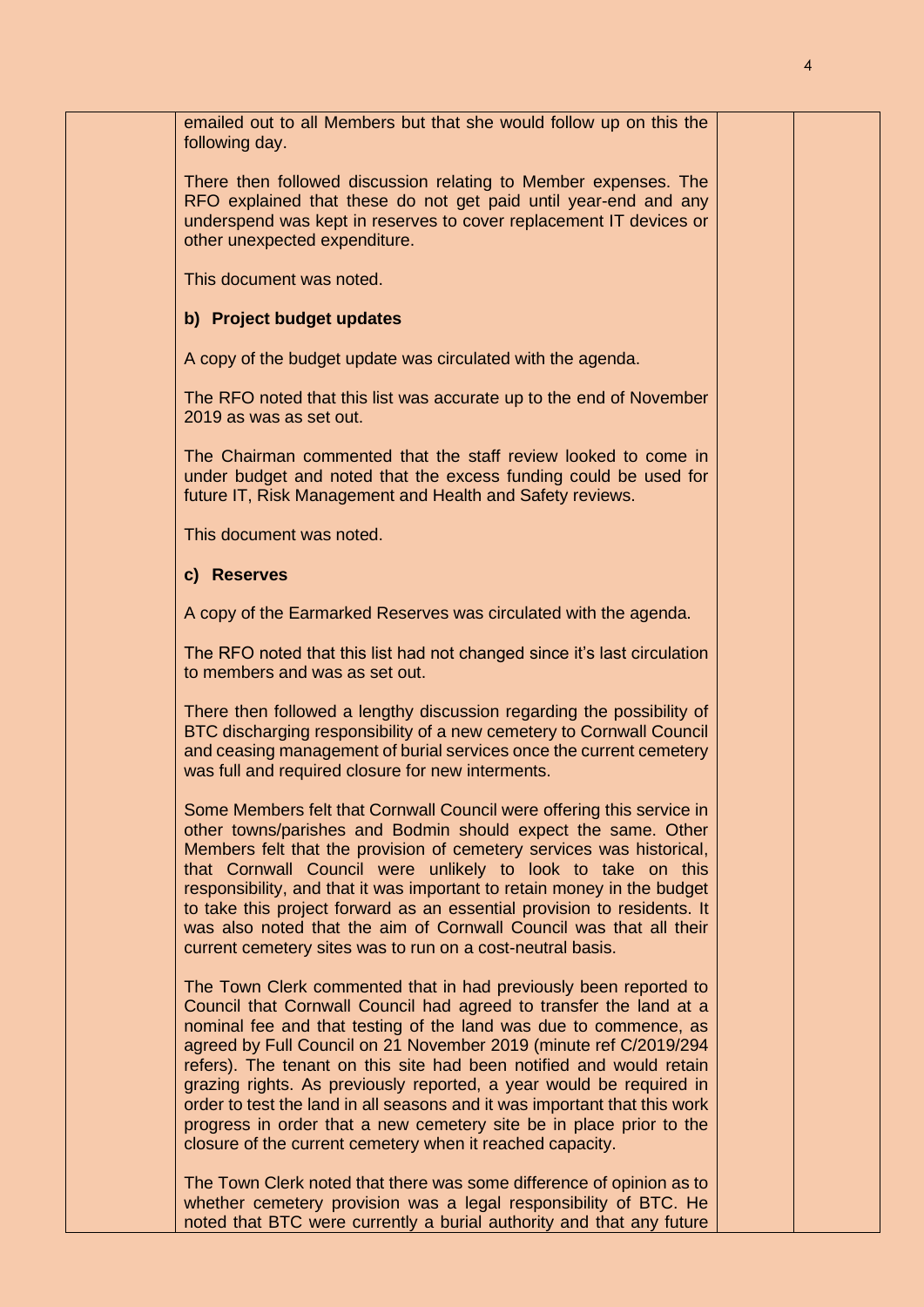|                          | provision was therefore expected but that, during a recent meeting<br>held with Cornwall Council's bereavement services team it had been<br>suggested that this responsibility was not statutory. The Town Clerk<br>advised that the wording in the legislation was 'may provide' and whilst<br>he had not looked at this in detail, it suggested an ability for a local<br>council to review its position, and take any legal advice as necessary.<br>There was a concern from some Members over the potential for<br>reputational damage should BTC withdraw this service. Other<br>Members felt that any reputational damage would sit with Cornwall<br>Council should they not wish to take on the provision. |  |
|--------------------------|-------------------------------------------------------------------------------------------------------------------------------------------------------------------------------------------------------------------------------------------------------------------------------------------------------------------------------------------------------------------------------------------------------------------------------------------------------------------------------------------------------------------------------------------------------------------------------------------------------------------------------------------------------------------------------------------------------------------|--|
|                          | Following discussion, it was AGREED to RECOMMEND that the Town<br>Clerk write to Cornwall Council thanking them for their offer of land<br>transfer of the identified site. But that it should be recognised that,<br>following testing, the site might not be suitable and that, as it appears<br>that there is no other suitable land in Bodmin for BTC to acquire for<br>this purpose, BTC would be looking to discharge the responsibility of<br>identifying a new site and provision of a new cemetery to Cornwall<br>Council.                                                                                                                                                                               |  |
|                          | d) Fixed asset register                                                                                                                                                                                                                                                                                                                                                                                                                                                                                                                                                                                                                                                                                           |  |
|                          | A copy of the Fixed Asset Register was circulated with the agenda.                                                                                                                                                                                                                                                                                                                                                                                                                                                                                                                                                                                                                                                |  |
|                          | The RFO noted that bringing this register to meetings meant Members<br>coming into the office to undertake the assertion review were able to<br>complete less questions. She explained that acquisitions with a value<br>of £6,000.00 or higher were added to this list and that the figures in the<br>blue column represented the value of the items.                                                                                                                                                                                                                                                                                                                                                            |  |
|                          | This document was noted.                                                                                                                                                                                                                                                                                                                                                                                                                                                                                                                                                                                                                                                                                          |  |
| <b>FSPM/2019</b><br>/106 | Project to update Health and Safety Policy, parts 1, 2 and 3 - to<br>consider budgetary implications and, if appropriate, agree<br>2020/21 budget allocation - Item referred from Policy Committee<br>held on 5 December 2019 (minute ref POL/2019/055 refers)                                                                                                                                                                                                                                                                                                                                                                                                                                                    |  |
|                          | The DCE reported that the aim of this project was to set a foundation<br>for good practices. It was noted that responsibility for this project going<br>forward would change under the new committee structure as agreed<br>at the Special Council meeting held on 17 December 2019 (minute ref<br>C/2019/328 refers) and that this would be confirmed in due course but<br>that, under the new structure, this project would sit under the Policy &<br>Resources Committee and ensuring the policies were implemented<br>would be the responsibility of the Risk Management Working Group.                                                                                                                       |  |
|                          | The Chairman commented that this has been a key concern of his<br>since joining the Council and that a great deal of progress had already<br>been made. He noted that health and safety was a legal responsibility<br>of BTC but that it was also a personal responsibility of all employees.                                                                                                                                                                                                                                                                                                                                                                                                                     |  |
|                          | There then followed some discussion regarding the inclusion of H&S<br>responsibility within staff job descriptions. The RFO highlighted that<br>this should take the form of a policy which was referred to within job<br>descriptions, to prevent the situation where every job description<br>required update every time there was a change to the H&S policy.                                                                                                                                                                                                                                                                                                                                                  |  |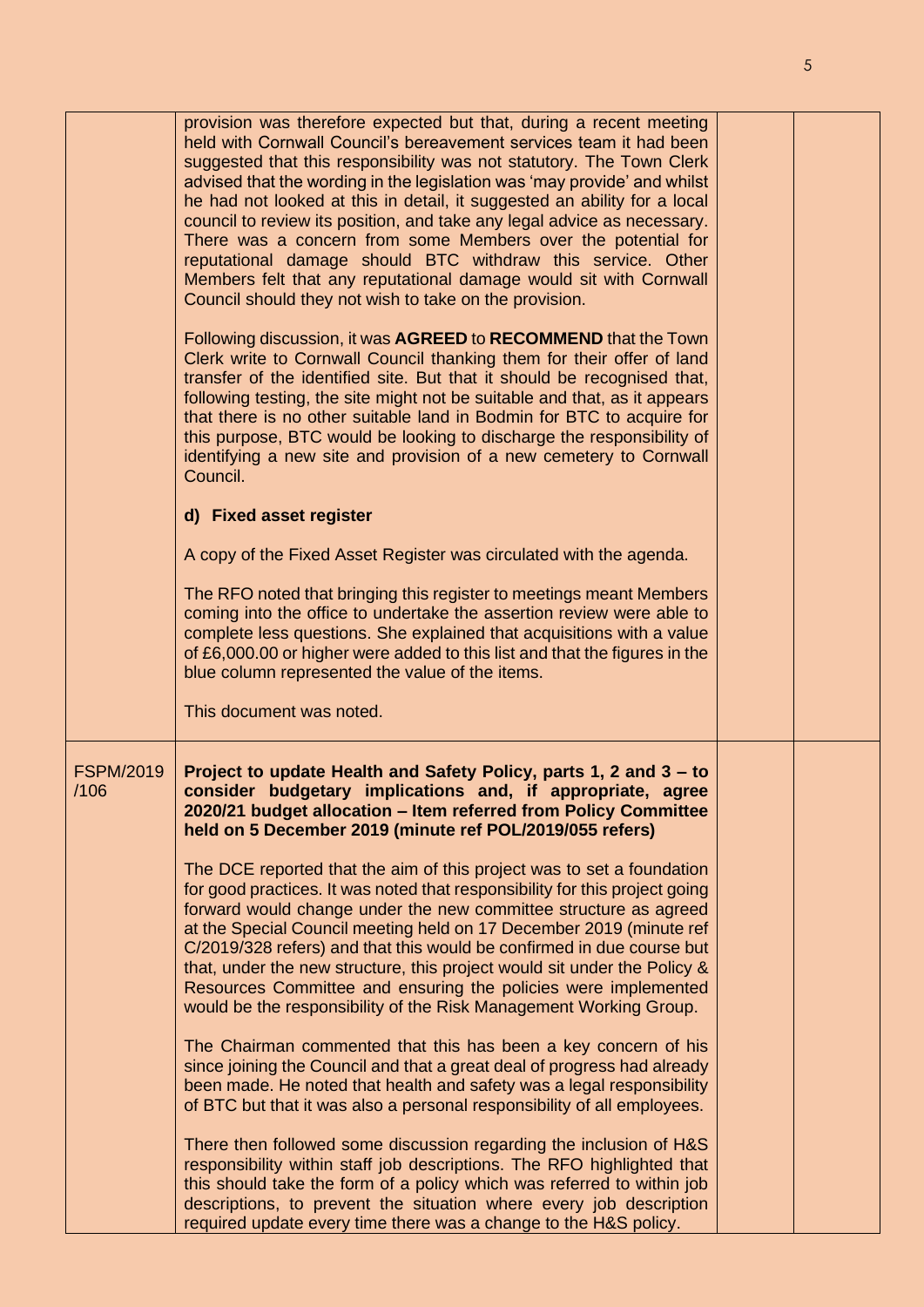|                          | The DCE noted that there was a provision in the budget for this project<br>to instruct a consultant to review current practices and identify gaps,<br>as well as the implementation of a H&S database.<br>There then followed discussion as to whether it was appropriate to<br>adopt this report and the recommendations therein, in order to<br>progress the project, with some Members feeling that this was the best<br>way forward whilst others felt costings should be provided prior to<br>adoption of the recommendations relating to costs.<br>Following discussion, it was AGREED to RECOMMEND adopting the<br>report and the recommendations therein, with the DCE to bring costs<br>back to a future meeting.<br>It was further AGREED to RECOMMEND that an appropriate sum of<br>money be allocated to this project within the 2020-21 budget having<br>resolved to adopt recommendations to allocate £5,000.00 for<br>implementation of a database and £8,000.00 for instruction of a<br>consultant.                                                                                                                                                                                                                                                                                                                                                                                                                                                                                                                                                                                                                                                                                                                                                                                                                                                                                                                                                                                           |  |
|--------------------------|---------------------------------------------------------------------------------------------------------------------------------------------------------------------------------------------------------------------------------------------------------------------------------------------------------------------------------------------------------------------------------------------------------------------------------------------------------------------------------------------------------------------------------------------------------------------------------------------------------------------------------------------------------------------------------------------------------------------------------------------------------------------------------------------------------------------------------------------------------------------------------------------------------------------------------------------------------------------------------------------------------------------------------------------------------------------------------------------------------------------------------------------------------------------------------------------------------------------------------------------------------------------------------------------------------------------------------------------------------------------------------------------------------------------------------------------------------------------------------------------------------------------------------------------------------------------------------------------------------------------------------------------------------------------------------------------------------------------------------------------------------------------------------------------------------------------------------------------------------------------------------------------------------------------------------------------------------------------------------------------------------------|--|
| <b>FSPM/2019</b><br>/107 | Community and civic events - Councillor P T Cooper to report                                                                                                                                                                                                                                                                                                                                                                                                                                                                                                                                                                                                                                                                                                                                                                                                                                                                                                                                                                                                                                                                                                                                                                                                                                                                                                                                                                                                                                                                                                                                                                                                                                                                                                                                                                                                                                                                                                                                                  |  |
|                          | The Chairman reported that he felt that BTC was a victim of its own<br>success, spending a significant amount of time engaging with the<br>community and assisting with the coordination of community events.<br>He noted that the Bodmin Remembrance Day event was viewed as an<br>excellent event. He noted his concern that the increasing numbers of<br>public attending these events was something BTC should consider,<br>feeling that there was the perception in the town that the responsibility<br>for health and safety at town events was placed on it.<br>The Town Clerk highlighted that the Joint Fireworks Committee had<br>engaged a consultant to advise on health and safety considerations of<br>their growing event and that BTC could advise other committees and<br>organisations to do the same. It was noted that it was important for all<br>events to have robust risk assessments in place and that, although<br>BTC were in a position to advise organisations of the importance of<br>having these documents, it could not fall on them to produce such<br>documents on behalf of third party organisations.<br>Some Members made the distinction between civic events and those<br>taking place on BTC owned land, and others which were entirely<br>separate to BTC. There was some concern over BTC getting too<br>heavily involved in all events and increasing the risk of liability falling<br>on it as well as the pressure on budget and staff of delivering support<br>at additional events. It was noted that a line must be drawn based on<br>the limited nature of BTC resources and that it could not be expected<br>to engage the services of a consultant to advise on every event.<br>Members considered that this issue would fall under the remit of the<br>Community Services Committee under the new committee structure<br>which was to be implemented by the Council in May 2020.<br>It was <b>AGREED</b> to <b>RECOMMEND</b> that the Community Services |  |
|                          | Committee prioritise this item on their first agenda.                                                                                                                                                                                                                                                                                                                                                                                                                                                                                                                                                                                                                                                                                                                                                                                                                                                                                                                                                                                                                                                                                                                                                                                                                                                                                                                                                                                                                                                                                                                                                                                                                                                                                                                                                                                                                                                                                                                                                         |  |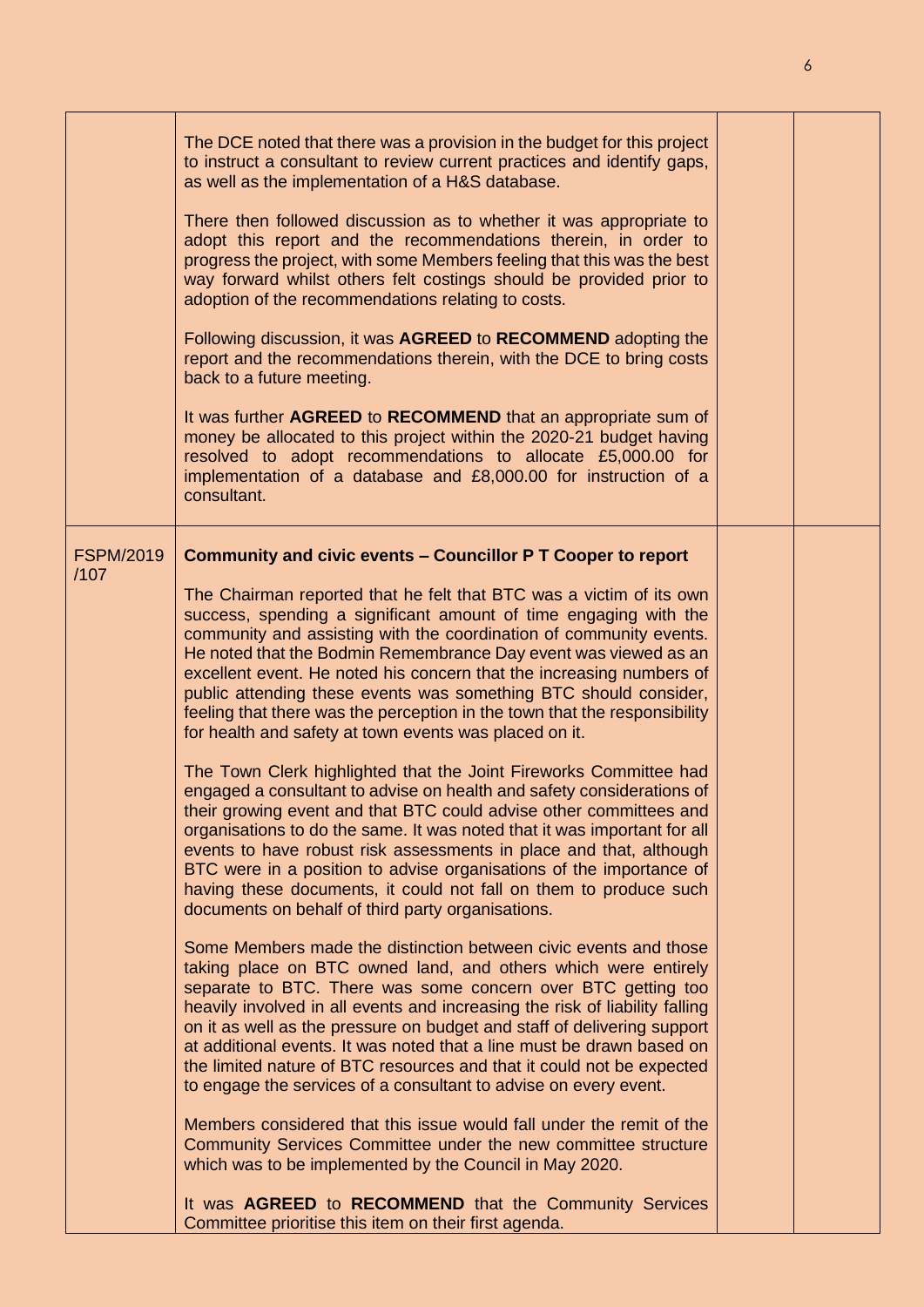| <b>FSPM/2019</b><br>/108 | Update on contactless payment option in Bodmin Information<br>Centre - item referred from Shire House Complex Advisory<br>Committee (minute ref SHA/2019/058 refers) - RFO to report                                                                                                                                                                                                                                                                                                         |  |
|--------------------------|----------------------------------------------------------------------------------------------------------------------------------------------------------------------------------------------------------------------------------------------------------------------------------------------------------------------------------------------------------------------------------------------------------------------------------------------------------------------------------------------|--|
|                          | The RFO reported that the device currently used by the Information<br>Centre already had the capability to process contactless payments,<br>however it was necessary for her to conduct a review in relation to<br>Payment Card Industry Data Security Standard compliance in terms<br>of BTC holding personal details.                                                                                                                                                                      |  |
|                          | In terms of taking deposits for hirers, it was noted that contactless<br>payment would not be possible due to the deposit of £100 being over<br>the £30 contactless limit. However, the RFO noted that preauthorising<br>someone's card or holding their money digitally was a move away from<br>current practices and the requirements in relation to holding personal<br>and bank details would require a significant piece of work on her part.                                           |  |
|                          | Some Members felt that it was important for BTC to be able to offer a<br>contactless facility as well as the ability to hold digital deposits and that<br>this work should be progressed. The RFO noted that she would<br>undertake this piece of work as agreed by Committee, but that<br>Members should be aware of the time delay before she would be able<br>to deliver this due to a number of significant projects she was currently<br>undertaking, including preparation of budgets. |  |
|                          | It was AGREED to RECOMMEND that Bodmin Town Councillors<br>visiting other Councils should ask how they had set up their systems<br>of taking deposits and report back to future Committee Meetings in<br>order to review and adopt best practice.                                                                                                                                                                                                                                            |  |
| <b>FSPM/2019</b><br>/109 | HSBC Premier Discretionary Management Service Portfolio<br><b>Statement 1 July to 30 September 2019</b>                                                                                                                                                                                                                                                                                                                                                                                      |  |
|                          | A copy of the statement was circulated with the agenda.                                                                                                                                                                                                                                                                                                                                                                                                                                      |  |
|                          | This document was noted.                                                                                                                                                                                                                                                                                                                                                                                                                                                                     |  |
| <b>FSPM/2019</b><br>/110 | Bodmin Lions bingo events - to consider use of Courtroom II for<br>period of Shire House Suite works                                                                                                                                                                                                                                                                                                                                                                                         |  |
|                          | The Town Clerk reported that there was an impact to regular hirers of<br>the Shire House Suite given the roofing works taking place from 6<br>January 2020. The Lions Bingo organiser requested use of Court II.<br>Although not possible to accommodate the same numbers as the<br>Suite, it could provide some interim bingo sessions, to avoid losing the<br>event from the community calendar.                                                                                           |  |
|                          | In terms of any fire risk assessment issue, the Town Clerk reported<br>that KBM fire safety services have clarified that the front main/foyer<br>entrance and rear entrance would need to open to maintain a safe<br>emergency access route. The maximum number that could be<br>accommodated in Court II is 70 people, subject to access and egress                                                                                                                                         |  |